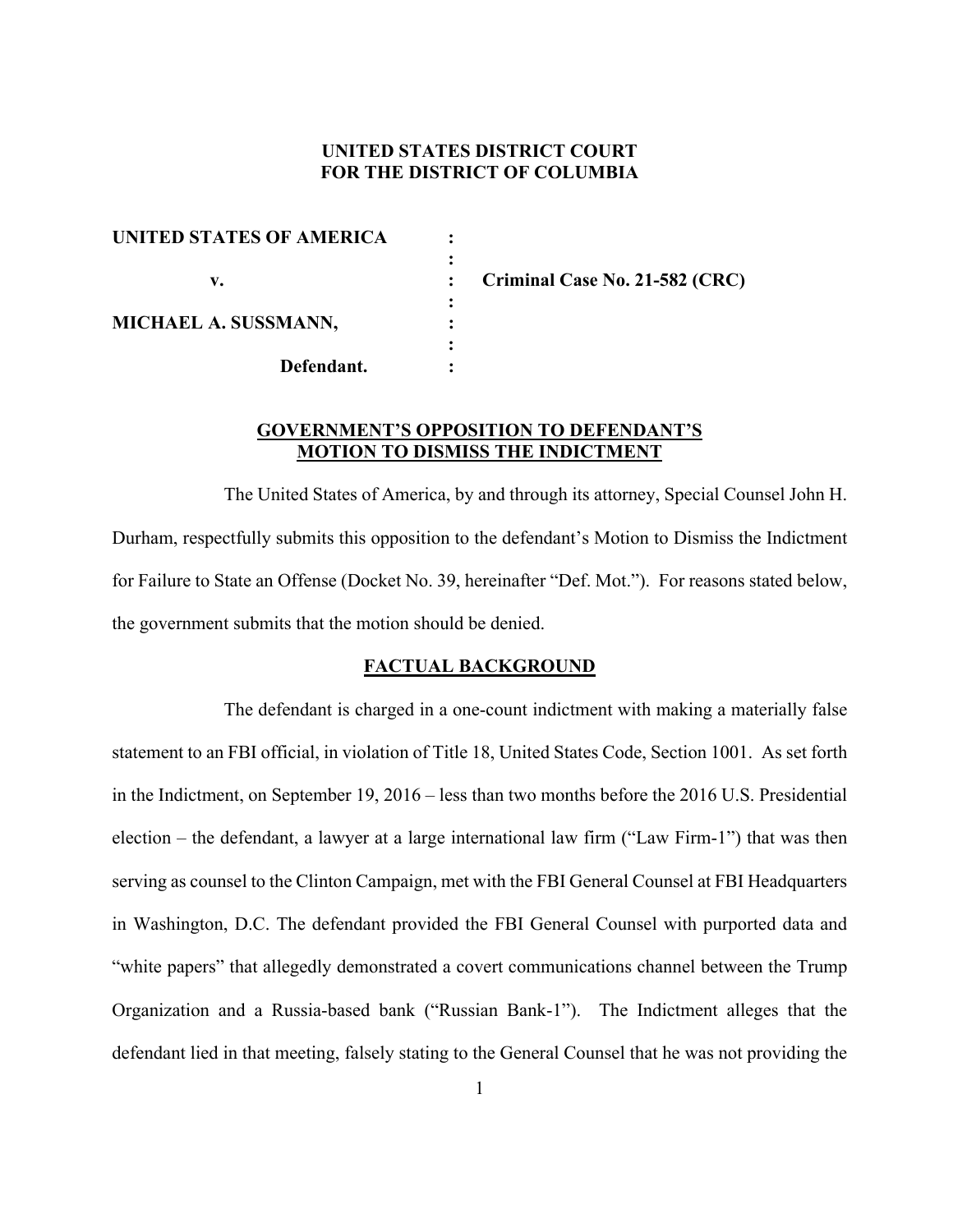allegations to the FBI on behalf of any client. In fact, the defendant had assembled and conveyed the allegations to the FBI on behalf of at least two specific clients, including (i) a technology executive ("Tech Executive-1") at a U.S.-based Internet company ("Internet Company-1"), and (ii) the Clinton Campaign.

The defendant's billing records reflect that the defendant repeatedly billed the Clinton Campaign for his work on the Russian Bank-1 allegations. In compiling and disseminating these allegations, the defendant and Tech Executive-1 also had met and communicated with another law partner at Law Firm-1 who was then serving as General Counsel to the Clinton Campaign ("Campaign Lawyer-1").

The Indictment also alleges that, beginning in approximately July 2016, Tech Executive-1 had worked with the defendant, a U.S. investigative firm retained by Law Firm-1 on behalf of the Clinton Campaign, numerous cyber researchers, and employees at multiple Internet companies to assemble the purported data and white papers. In connection with these efforts, Tech Executive-1 exploited his access to non-public and/or proprietary Internet data. Tech Executive-1 also enlisted the assistance of researchers at a U.S.-based university who were receiving and analyzing large amounts of Internet data in connection with a pending federal government cybersecurity research contract. Tech Executive-1 tasked these researchers to mine Internet data to establish "an inference" and "narrative" tying then-candidate Trump to Russia. In doing so, Tech Executive-1 indicated that he was seeking to please certain "VIPs," referring to individuals at Law Firm-1 and the Clinton Campaign.

The Government's evidence at trial will also establish that among the Internet data Tech Executive-1 and his associates exploited was domain name system ("DNS") Internet traffic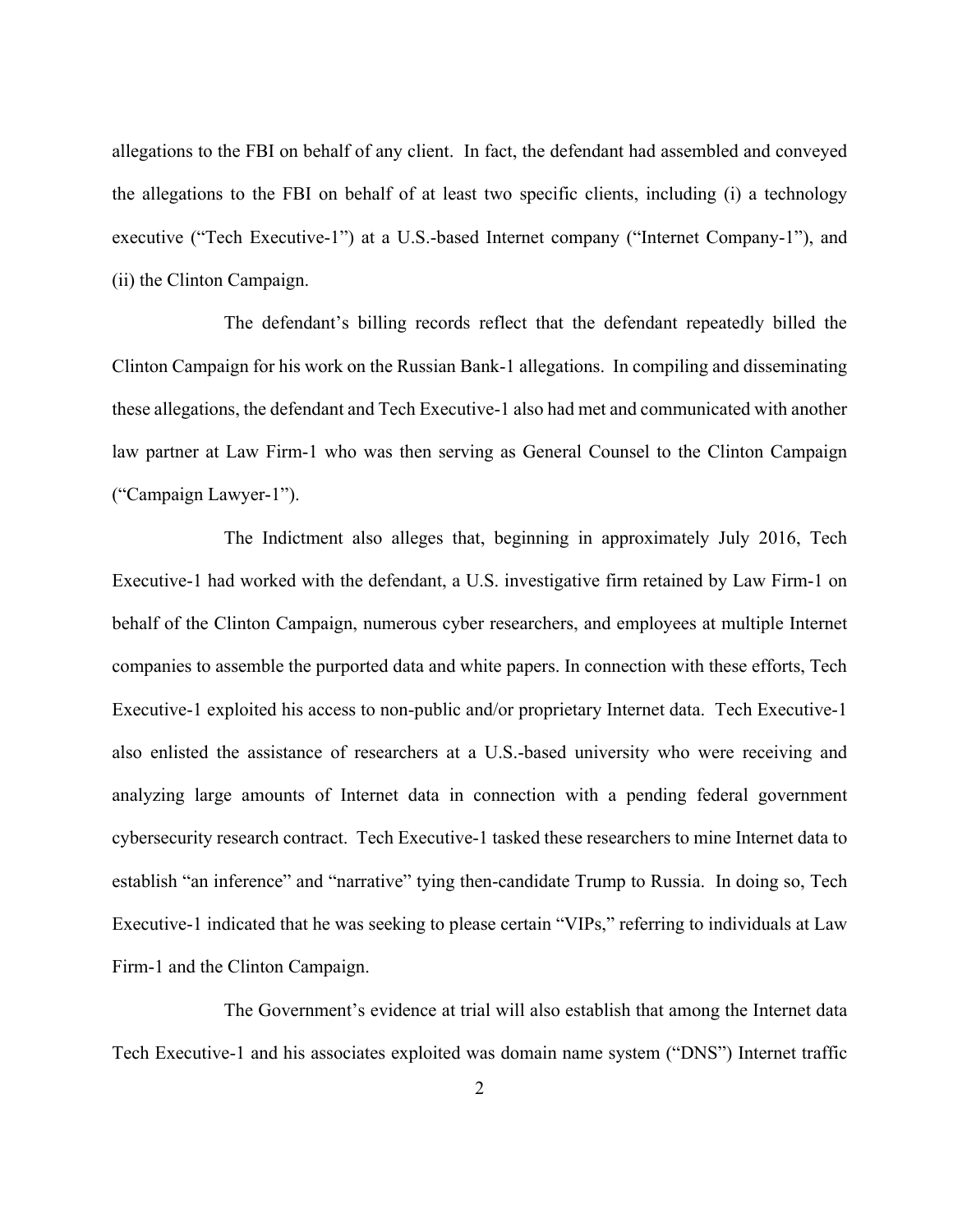pertaining to (i) a particular healthcare provider, (ii) Trump Tower, (iii) Donald Trump's Central Park West apartment building, and (iv) the Executive Office of the President of the United States ("EOP").

The Indictment further details that on February 9, 2017, the defendant provided an updated set of allegations – including the Russian Bank-1 data and additional allegations relating to Trump – to a second agency of the U.S. government ("Agency-2"). The Government's evidence at trial will establish that these additional allegations relied, in part, on the purported DNS traffic that Tech Executive-1 and others had assembled pertaining to Trump Tower, Donald Trump's New York City apartment building, the EOP, and the aforementioned healthcare provider. In his meeting with Agency-2, the defendant provided data which he claimed reflected purportedly suspicious DNS lookups by these entities of internet protocol ("IP") addresses affiliated with a Russian mobile phone provider ("Russian Phone Provider-1"). The defendant further claimed that these lookups demonstrated that Trump and/or his associates were using a type of Russian-made wireless phone in the vicinity of the White House and other locations.

In his meeting with Agency-2 employees, the defendant also made a substantially similar false statement as he had made to the FBI General Counsel. In particular, the defendant asserted that he was not representing a particular client in conveying the above allegations. In truth and in fact, the defendant was continuing to represent Tech Executive- $1<sup>1</sup>$  – a fact the defendant subsequently acknowledged under oath in December 2017 testimony before Congress (without identifying the client by name).

<sup>&</sup>lt;sup>1</sup> By February 9, 2017, the Clinton Campaign for all intents and purposes no longer existed.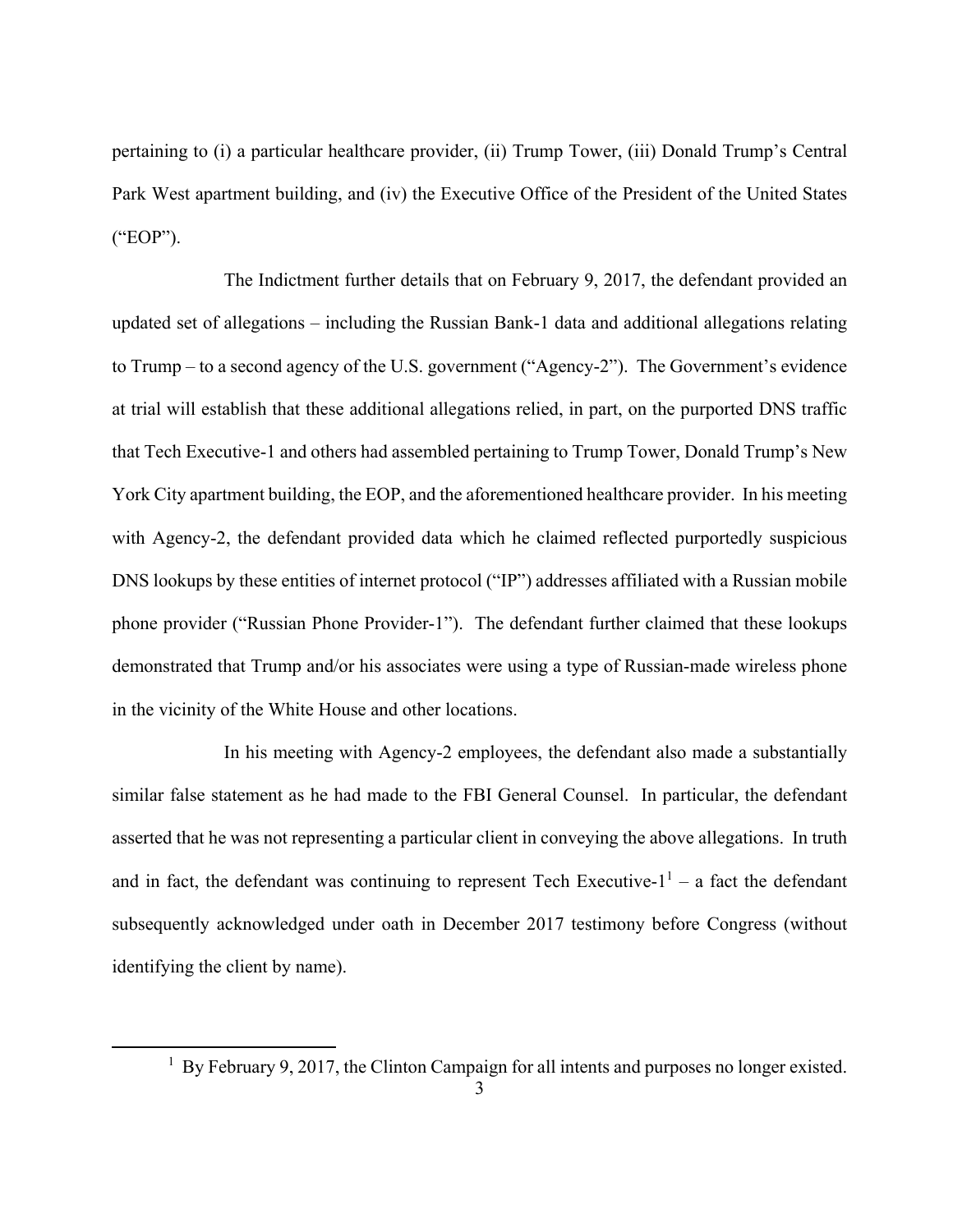#### **LEGAL STANDARD**

Federal Rule of Criminal Procedure 12 permits a motion to dismiss the indictment based on "a defect in the indictment or information, including . . . failure to state an offense." Fed. R. Crim. P.  $12(b)(3)(B)(v)$ . In ruling on a motion to dismiss, the court must assume the truth of the indictment's factual allegations. *United States v. Knowles*, 197 F. Supp. 3d 143, 149 (D.D.C. 2016). To sufficiently state an offense, an indictment need only "inform the defendant of the nature of the accusation against him." *United States v. Hitt*, 249 F.3d 1010, 1016 (D.C. Cir. 2001). An indictment must "first, contain[] the elements of the offense charged and fairly inform[] a defendant of the charge against which he must defend, and, second, enable[] him to plead an acquittal or conviction in bar of future prosecutions for the same offense." *Hamling v. United States,* 418 U.S. 87, 117 (1974). "[A] pretrial motion to dismiss an indictment allows a district court to review the sufficiency of the government's pleadings, but it is not a permissible vehicle for addressing the sufficiency of the government's evidence." *United States v. Mosquera-Murillo,* 153 F. Supp. 3d 130, 154 (D.D.C. 2015) (internal citation and quotation marks omitted). As such, a dismissal of an indictment "is granted only in unusual circumstances" because a court's supervisory power to dismiss an indictment "directly encroaches upon the fundamental role of the grand jury." *United States v. Ballestas*, 795 F.3d 138, 148 (D.C. Cir. 2015).

### **ARGUMENT**

The defendant moves to dismiss the sole count of the Indictment on the grounds that his alleged false statement to the FBI General Counsel is immaterial as matter of law, and thus runs afoul of 18 U.S.C. § 1001(a)(2)'s dictate that only "*materially* false fictitious, or fraudulent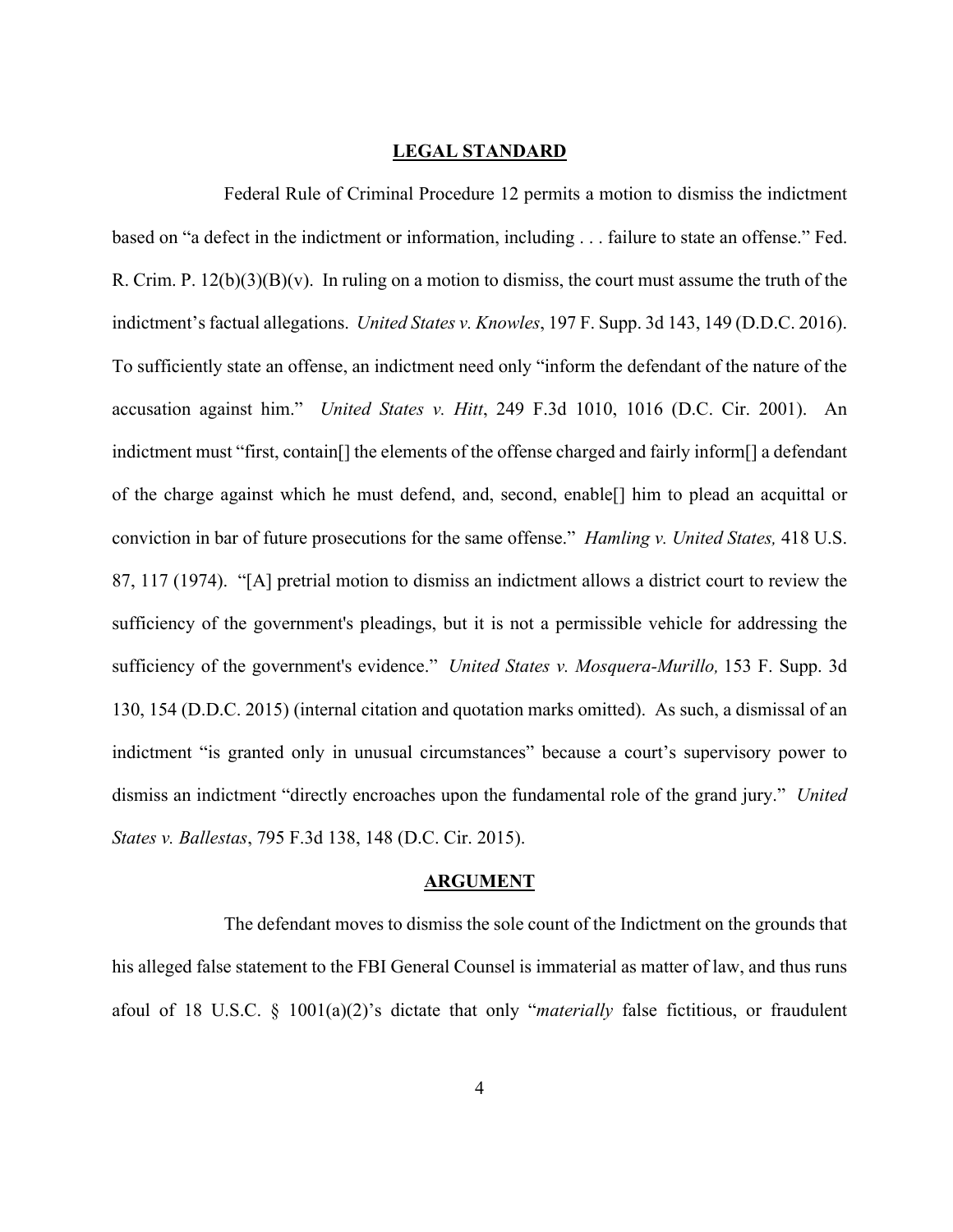statement[s] or representation[s]" be criminalized. *See* Def. Mot. at 5. This argument is without merit.

# **A. The Indictment Sufficiently Alleges that the Defendant's False Statement Was Material**

Although Section 1001 does not define "materially," the Supreme Court has held that a materially false statement has "a natural tendency to influence, or [be] capable of influencing, the decision of the decision-making body to which it was addressed." *Kungys v. United States*, 485 U.S. 759, 770 (1988). However, as the Supreme Court explained in *United States v. Gaudin*, a statement need not actually influence an agency for it to be material; it need only have "a natural tendency to influence, or [be] capable of influencing" an agency function or decision. 515 U.S. 506, 509 (1995). "Proof of actual reliance on the statement is not required; the Government need only make a reasonable showing of its potential effects." *United States v. Hansen*, 772 F.2d 940, 949 (D.C. Circuit 1985).

Distilled to its core, the defendant's argument is as follows: At the time of the defendant's alleged false statement, the only "discrete decision" to be made by the FBI was whether to initiate an investigation based on the information provided by the defendant. The defendant further claims that because his alleged false statement dealt only with his "purported motivation" for bringing the information to the FBI – as opposed to the substance of the information – the false statement could not have influenced the FBI's decision whether to initiate an investigation. *See* Def. Mot. at 15-16. Defendant appears to argue that materiality should only be viewed through the lens of a specific agency decision at a discrete moment in time; in this case, whether the defendant's information was material to the FBI's decision to initiate an investigation.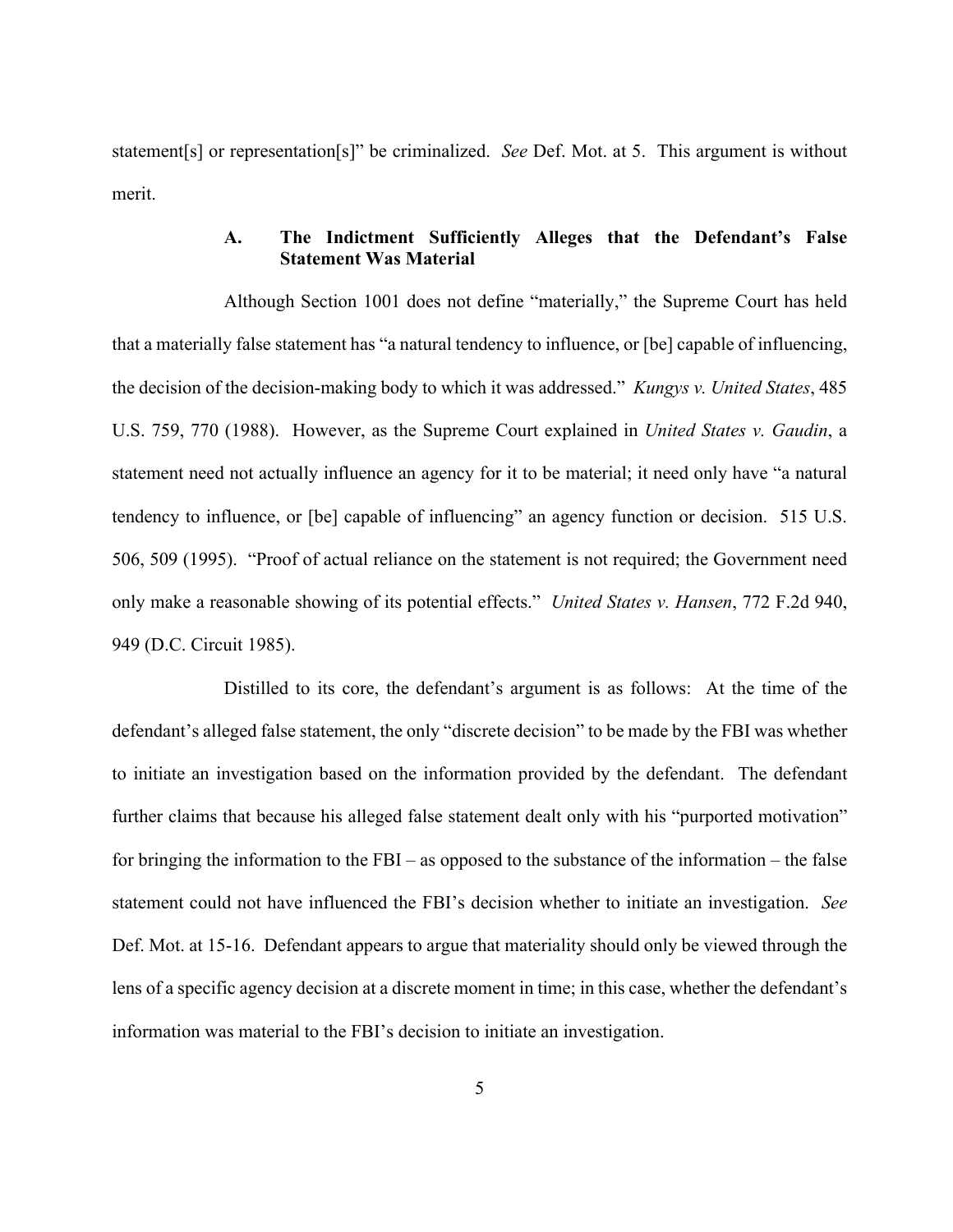But courts have not construed the materiality element so narrowly. To the contrary, a false statement is material if it has "a natural tendency to influence or is capable of influencing, *either* a discrete decision *or any other function of the agency* to which it was addressed." *United States v. Moore*, 612 F.3d 698, 701–02 (D.C. Cir. 2010) (emphasis added). In *Moore*, the D.C. Circuit joined its sister circuits in recognizing that a false statement is material if it has the capability to influence a "discrete decision" or "any other function of the agency." *See, e.g., United States v. Alemany Rivera,* 781 F.2d 229, 235 (1st Cir. 1985) ("test for materiality under 18 U.S.C. § 1001 is . . . whether [the statement] had the capacity to influence a government function"); *United States v. Lichenstein,* 610 F.2d 1272, 1278 (5th Cir. 1980) ("false statement must simply have the capacity to impair or pervert the functioning of a government agency"); *United States v. White,* 270 F.3d 356, 365 (6th Cir. 2001) ("'materiality' is a fairly low bar . . . . [T]he government must present at least some evidence showing how the false statement in question was capable of influencing federal functioning."); *United States v. Moore,* 446 F.3d 671, 681 (7th Cir. 2006) (statement is material if it "has a natural tendency to influence, or . . . is capable of affecting, a government function"); *United States v. Calhoon,* 97 F.3d 518, 530 (11th Cir. 1996) ("it is enough if the statements had a natural tendency to influence [ ] or [were] capable of affecting or influencing a government function") (internal quotation marks deleted). Accordingly, the materiality of a defendant's false statement survives long past the initiation of an investigation and encompasses the means and methods of an investigation. As discussed more fully below, and as set forth in the Indictment, the defendant's false statement was capable of influencing *both* the FBI's decision to initiate an investigation and its subsequent conduct of that investigation.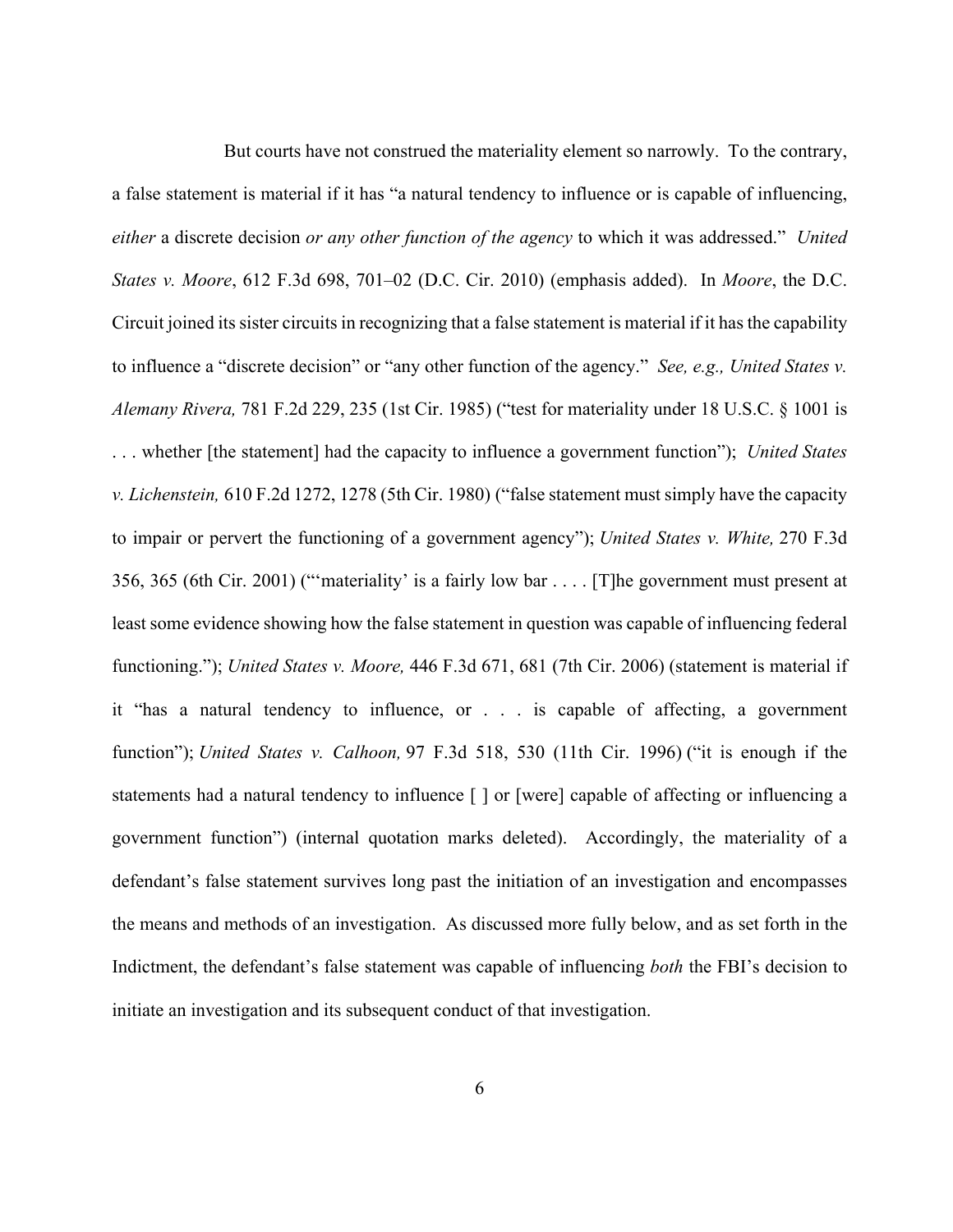In any event, the defendant's arguments on the materiality of his statement are also

premature. The Supreme Court in *Gaudin* held that materiality is an essential element of Section

1001 that must be resolved by a jury. *Gaudin*, 515 U.S. at 512. As Judge Sporkin reiterated in

*United States v. Cisneros*:

[T]he Supreme Court has held that materiality is an element of § 1001 that must be determined by the jury. Deciding whether or not a statement is material "requires the determination of at least two subsidiary questions of purely historical fact: (a) 'what statement was made?'; and (b) 'what decision was the agency trying to make?'. The ultimate question: (c) 'whether the statement was material to the decision,' requires applying the legal standard of materiality ... to these historical facts." [The defendant] asserts that while the jury is entitled to determine (a) and (b), (c) should be decided by the judge as a matter of law. However, the *Gaudin* Court explicitly rejected this argument by holding that (c) is a "mixed question of law and fact" that must be given to the jury to decide.

Despite *Gaudin,* [the defendant] insists that the Court should resolve the element of materiality as a matter of law "if no reasonable juror could find an alleged falsehood material in light of undisputed evidence of its immateriality." At this stage of the proceedings, before the Government has had the opportunity to present its evidence at trial, the Court cannot determine whether or not the Government's case is sufficient to go to a jury. The proper time for [the defendant] to raise this claim is at trial.

26 F. Supp. 2d 24, 40-41 (D.D.C. 1998) (internal citations omitted).

The defendant cites to multiple cases where the Supreme Court and Circuit Courts have held that the false statements and misrepresentations at issue were immaterial as a matter of law. *See* Def. Mot. at 7-10. But critically, all of those cases involved post-conviction appeals or motions to vacate the conviction after the Government presented its case at trial. Accordingly, none of these cases support the defendant's requested relief here – that is, that the court dismiss the Indictment before trial because it fails to sufficiently allege that the defendant's false statement is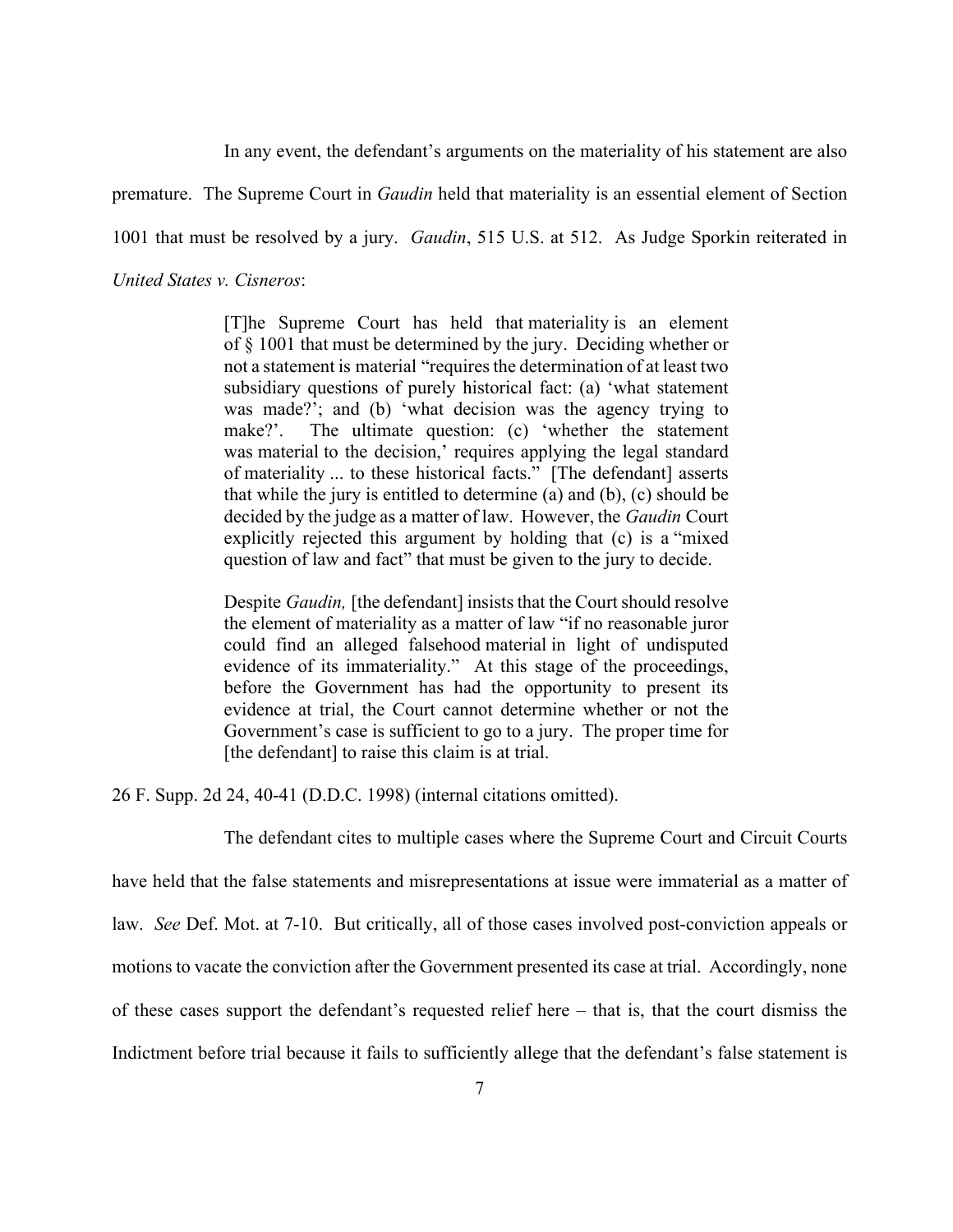material. What the cases do show is that courts have routinely declined to usurp the jury's role in making the determination on whether a false statement is material. *See, e.g. United States v. Johnson*, 19 F.4th 248, 252 (3d Cir. 2021).

Even so, the cases cited by the defendant are clearly distinguishable. For example, in *United States v. Camick*, the Tenth Circuit reversed a Section 1001 conviction upon finding that the statements at issue were not material because the relevant government decision-making body, the Patent and Trademark Office ("PTO"), never saw or reviewed the filing which contained them. 796 F.3d 1206, 1218 (10th Cir. 2015). As a result, the false statements were immaterial because it was impossible for any decision by the PTO to be affected. *Id.* In the Second Circuit's decision in *United States v. Litvak*, the court likewise reversed a jury trial conviction for false statements because the defendant's misstatements in residential mortgage-backed securities transactions were not capable of influencing any decisions of the U.S. Treasury. 808 F.3d 160, 172 (2d Cir. 2015). And in *United States v. Naserkhaki*, the court there held that one of two false statements contained in a defendant's application for refugee travel documents was immaterial because it related "to an ancillary, non-determinative fact," specifically, the fact that the defendant had failed to inform the agency that he had submitted a prior application for the travel documents. 722 F. Supp. 242, 248  $(E.D. Va. 1989).$ <sup>2</sup> In contrast, the defendant made his false statement directly to the FBI General Counsel on a matter that was anything but ancillary: namely, the existence *vel non* of attorney-client relationships that would have shed critical light on the origins of the allegations at issue.

<sup>&</sup>lt;sup>2</sup> In *Naserkhaki*, after concluding that only one of the two misrepresentations was material, the district court ordered a new trial because the jury's verdict did not separately address each false statement. In *Griffin v. United States*, 502 U.S. 46, 54-57 (1991), the Supreme Court abrogated the *Naserkhaki* decision. *See United States v. Dedman*, 527 F.3d 577, 599 (6th Cir. 2008).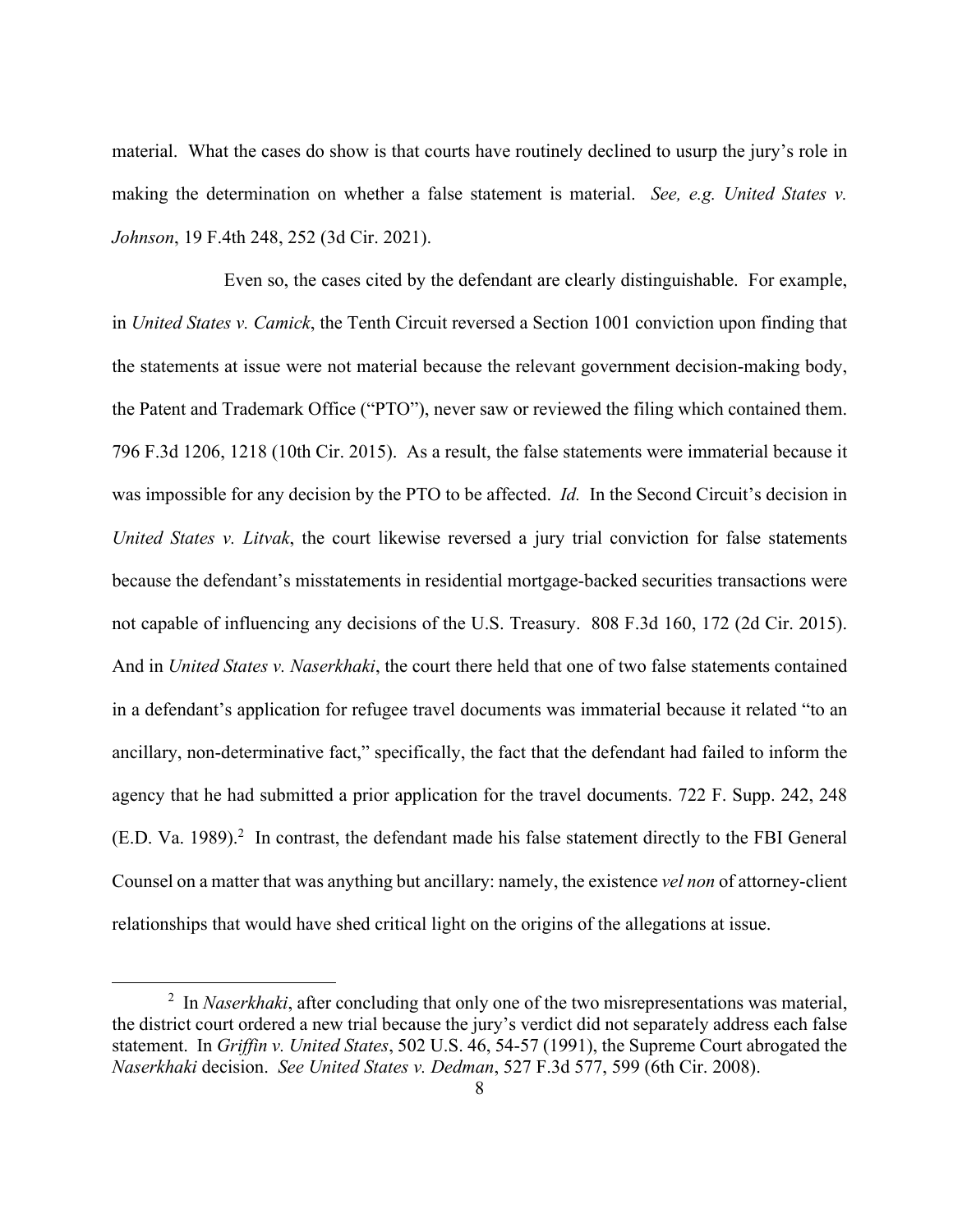## **B. The Defendant's False Statement was Material to the FBI's Initiation of the Investigation**

The defendant's false statement to the FBI General Counsel was plainly material because it misled the General Counsel about, among other things, the critical fact that the defendant was disseminating highly explosive allegations about a then-Presidential candidate on behalf of two specific clients, one of which was *the opposing Presidential campaign*. The defendant's efforts to mislead the FBI in this manner during the height of a Presidential election season plainly could have influenced the FBI's decision-making in any number of ways. The defendant's core argument to the contrary rests on the flawed premise that the FBI's only relevant decision was binary in nature, *i.e*., whether or not to initiate an investigation. But defendant's assertion in this regard conveniently ignores the factual and practical realities of how the FBI initiates and conducts investigations. For example, the Government expects that evidence at trial will prove that the FBI could have taken any number of steps prior to opening what it terms a "full investigation," including, but not limited to, conducting an "assessment," opening a "preliminary investigation," delaying a decision until after the election, or declining to investigate the matter altogether. Indeed, a host of factors play into the FBI's decision of whether and how to initiate an investigation, which include, among others, the source and origins of the information. Here, had the defendant truthfully informed the FBI General Counsel that he was providing the information on behalf of one or more clients, as opposed to merely acting as a "good citizen," the FBI General Counsel and other FBI personnel might have asked a multitude of additional questions material to the case initiation process. They might have asked, for example, whether the defendant's clients harbored any political biases or business motives that might cast doubt on the reliability of the information. And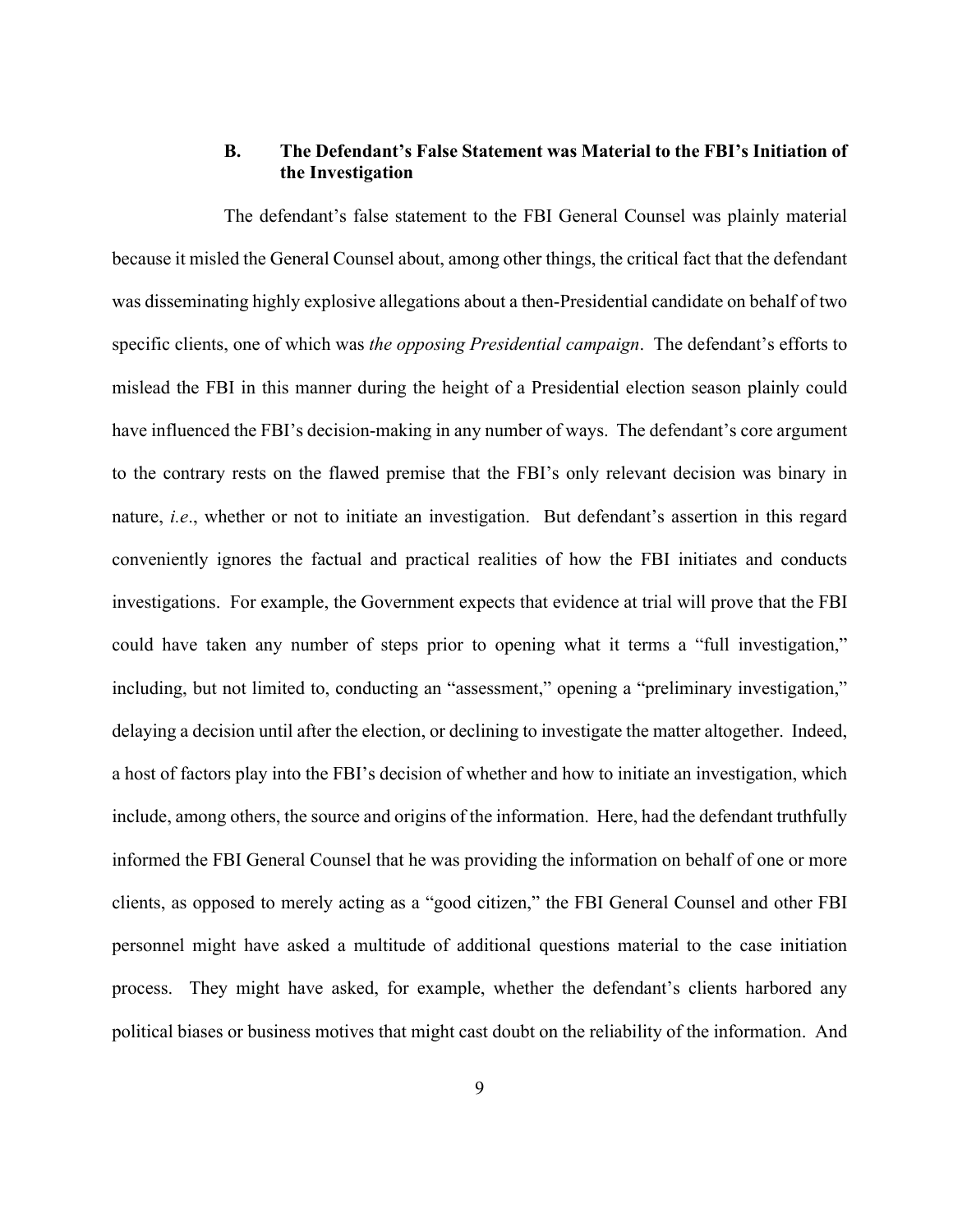they also likely would have conducted additional, behind-the-scenes steps (database checks, case file searches, etc.) to assess the defendant's potential motivations and those of his clients. Indeed, it is obvious that a lawyer presenting himself as a paid advocate for a client naturally raises specific concerns related to bias, motivation, and the reliability of the information being provided.

Moreover, the Department of Justice and the FBI maintain stringent guidelines on dealing with matters that bear on U.S. elections. Given the temporal proximity to the 2016 U.S. presidential election, the FBI also might have taken any number of different steps in initiating, delaying, or declining the initiation of this matter had it known at the time that the defendant was providing information on behalf of the Clinton Campaign and a technology executive at a private company.

Accordingly, and contrary to the defendant's argument that a tipster's "motivation" is insignificant and "ancillary" (Def. Mot. at 15), the evidence at trial will demonstrate that a person's motivation in providing information to the FBI can be a highly material fact in determining whether and how the FBI opens an investigation and then conducts an investigation it has opened. And the evidence will show that it would have been all the more material here because the defendant was providing this information on behalf of the Clinton Campaign less than *two months* prior to a hotly contested U.S. presidential election. In sum, the evidence will demonstrate that the defendant's false statement to the FBI General Counsel had the capacity to influence the lawful function of the FBI as it related to the case initiation phase.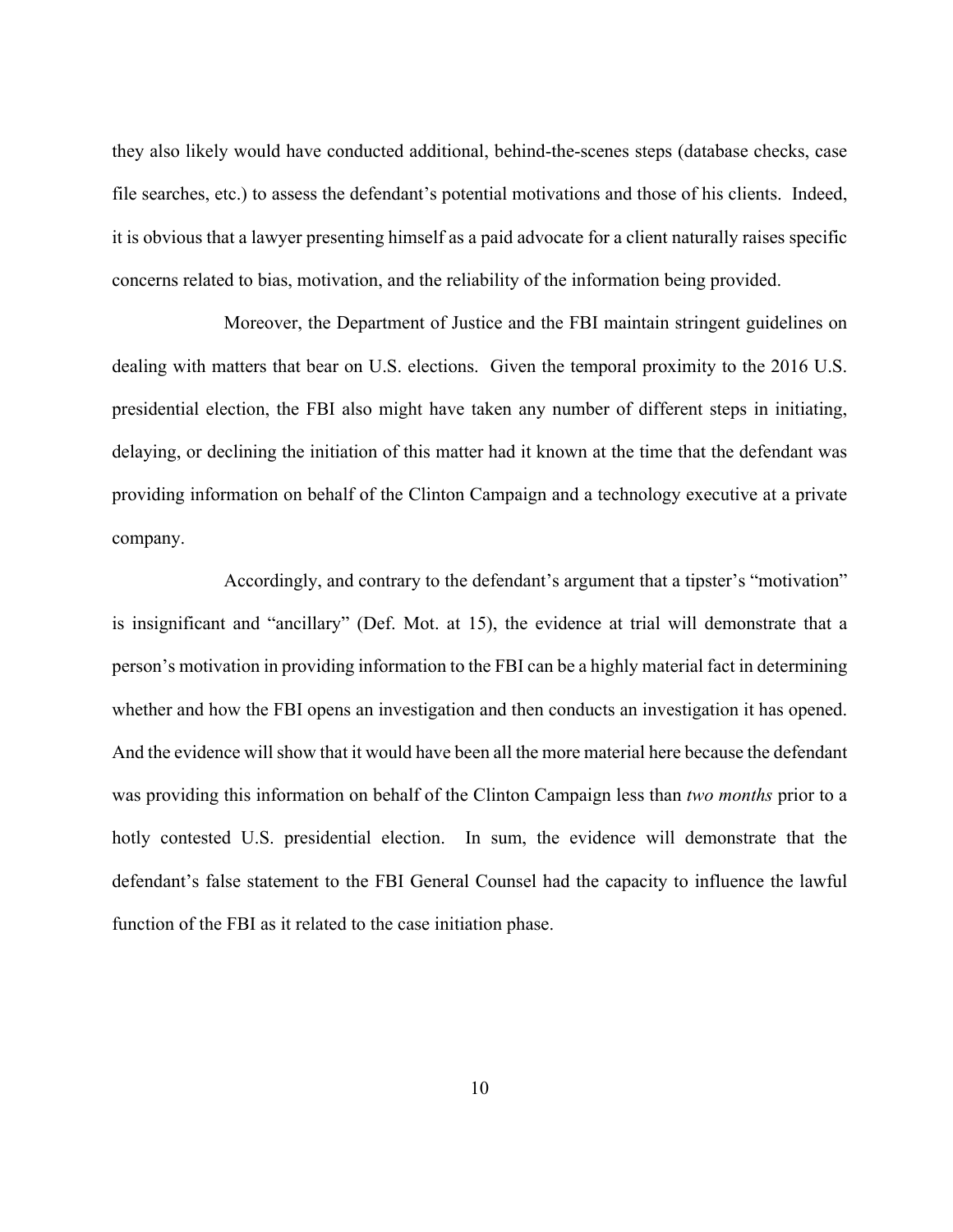## **C. The Defendant's False Statement was Material to the FBI's Conduct of the Investigation**

The evidence at trial will also establish that the defendant's false statement had the capacity to influence the FBI's conduct of this investigation. For example, had the defendant truthfully disclosed the fact that he represented Tech Executive-1, the FBI likely would have asked certain questions and conducted interviews during the investigation that would bear directly upon the information's reliability and/or Tech Executive-1's motivation in providing the information. Namely, as the defendant's motion reveals (Def. Mot. at 18-19, fn. 8), Tech Executive-1 had a history of providing assistance to the FBI on cyber security matters, but decided in this instance to provide politically-charged allegations anonymously through the defendant and a law firm that was then-counsel to the Clinton Campaign. Given Tech Executive-1's history of assistance to law enforcement, it would be material for the FBI to learn of the defendant's lawyer-client relationship with Tech Executive-1 so that they could evaluate Tech Executive-1's motivations. As an initial step, the FBI might have sought to interview Tech Executive-1. And that, in turn, might have revealed further information about Tech Executive-1's coordination with individuals tied to the Clinton Campaign, his access to vast amounts of sensitive and/or proprietary internet data, and his tasking of cyber researchers working on a pending federal cybersecurity contract.

Moreover, had the FBI known that the defendant was presenting the information on behalf of even an anonymous client, rather than purporting to provide the information as a concerned citizen, they also likely would have been able to more fully investigate the genesis of the aforementioned white papers, including the role of the defendant and others in obtaining, drafting, and compiling the analysis of the data.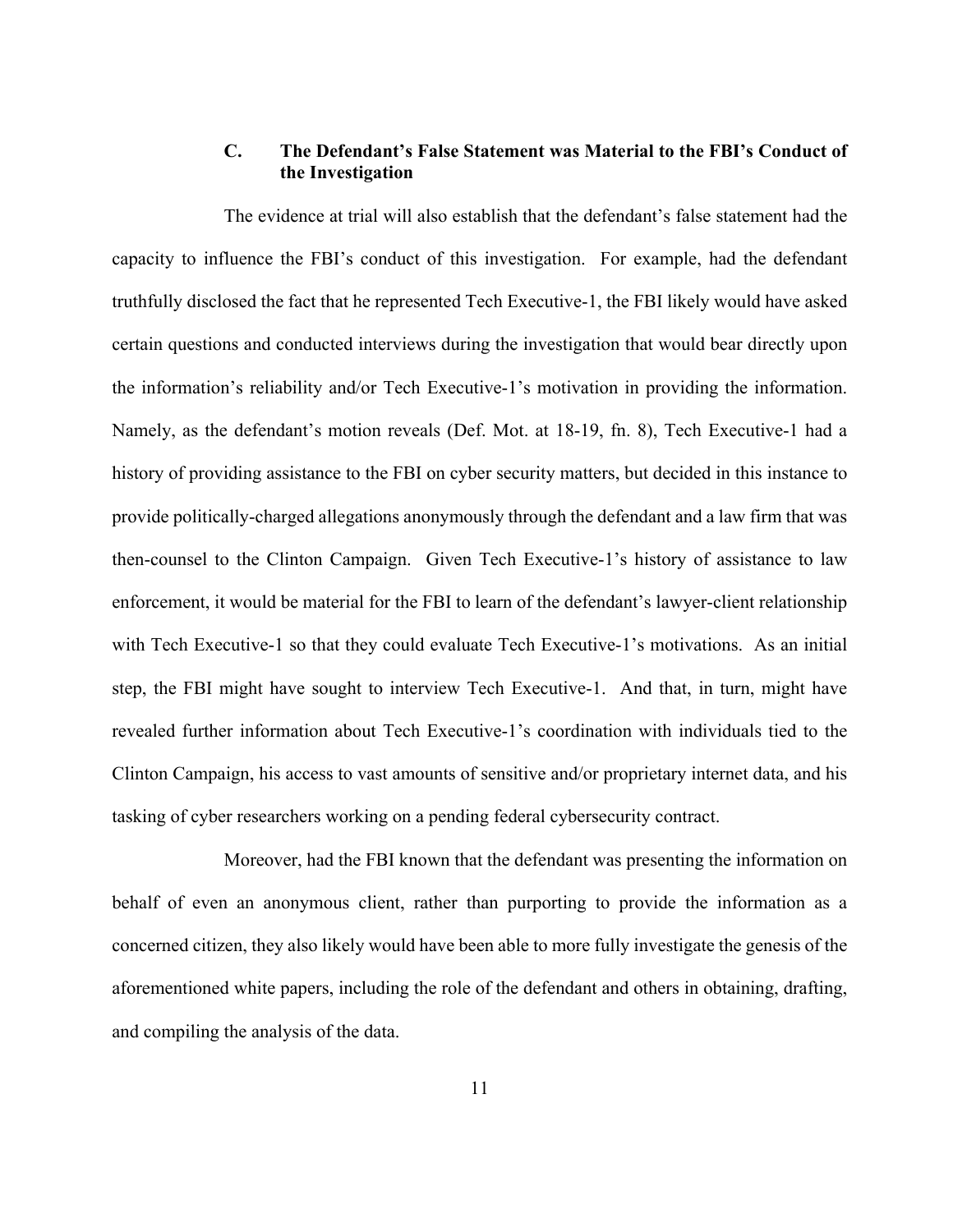In an effort to downplay the materiality of this false statement, the defendant asserts that the FBI General Counsel was aware that the defendant represented the DNC. *See* Def. Mot at 18. But the Government expects that evidence at trial will establish that the FBI General Counsel was aware that the defendant represented the DNC on *cybersecurity matters* arising from the Russian government's hack of its emails, *not* that he provided political advice or was participating in the Clinton Campaign's opposition research efforts. Indeed, the defendant held himself out to the public as an experienced national security and cybersecurity lawyer, not an election lawyer or political consultant. Accordingly, when the defendant disclaimed any client relationships at his meeting with the FBI General Counsel, this served to lull the General Counsel into the mistaken, yet highly material belief that the defendant lacked political motivations for his work.

In any event, even if FBI personnel had been aware of the defendant's relationship specifically to Democratic politics, it would be of no moment. It is black letter law that materiality does not turn on the actual knowledge of investigators at the time of the false statement. Indeed, as Justice Scalia stated in *Brogan v. United States*:

> It could be argued, perhaps, that a disbelieved falsehood does not pervert an investigation. But making the existence of this crime turn upon the credulousness of the federal investigator (or the persuasiveness of the liar) would be exceedingly strange; such a defense to the analogous crime of perjury is certainly unheard of.

522 U.S. 398, 402 (1998). In fact, a statement can be material even if the decision-maker has already arrived at a conclusion before the statement is made. *See United States v. Safavian*, 649 F.3d 688 (D.C. Cir. 2011); *see also Moore*, 612 F.3d at 701-702. To that end, "[w]hen statements are aimed at misdirecting agents and their investigation, even if they miss spectacularly or stand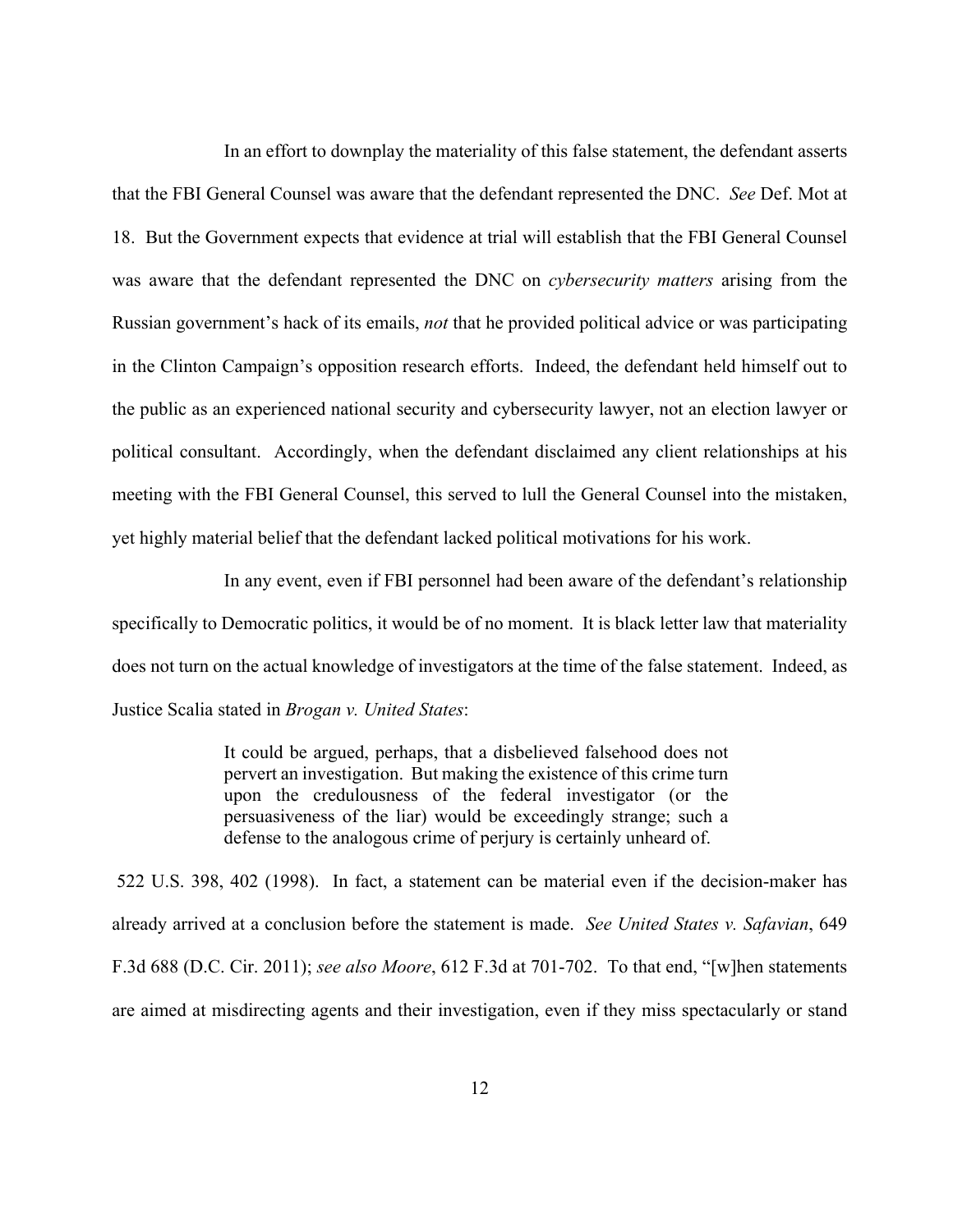absolutely no chance of succeeding, they satisfy the materiality requirement of [Section] 1001." *United States v. Lupton*, 620 F.3d 790, 806-807 (7th Cir. 2010).

The defendant's focus on the discovery in this case only further demonstrates the need for this element to be decided by a jury. *See, e.g.*, Def. Mot. at 19. These issues are highly fact-laden. Indeed, the expected testimony of multiple government witnesses will refute the defendant's argument that the defendant's false statement was immaterial. As noted above, the government expects that current and former FBI employees will testify at trial that understanding the origins of data and information is relevant to the FBI in multiple ways, including to assess the reliability and motivations of the source. None of this is novel. An evaluation of a source can (and often does) influence the FBI's decisions regarding its initial opening decisions and subsequent investigative steps. That alone is sufficient to establish materiality.

# **D. The Defendant's False Statement does not Raise Constitutional Concerns**

Finally, the defendant argues that the government's theory of materiality raises serious constitutional concerns which risks "overcriminalization, chill[s] valuable First Amendment speech, and intrude[s] legal advocacy and lawyer-client relationships." Def. Mot. at 21.

First, the defendant's assertion that the government's theory of materiality amounts to prosecutorial overreach is wrong. The application of the materiality standard to the defendant's conduct is straightforward here. The defendant claimed that he was not acting on behalf of any clients when, in fact, he hid his relationship with clients who harbored political and business interests tied to allegations against a then-Presidential candidate. And he made this false statement to the FBI as it carried out its functions of receiving and investigating national security threats. The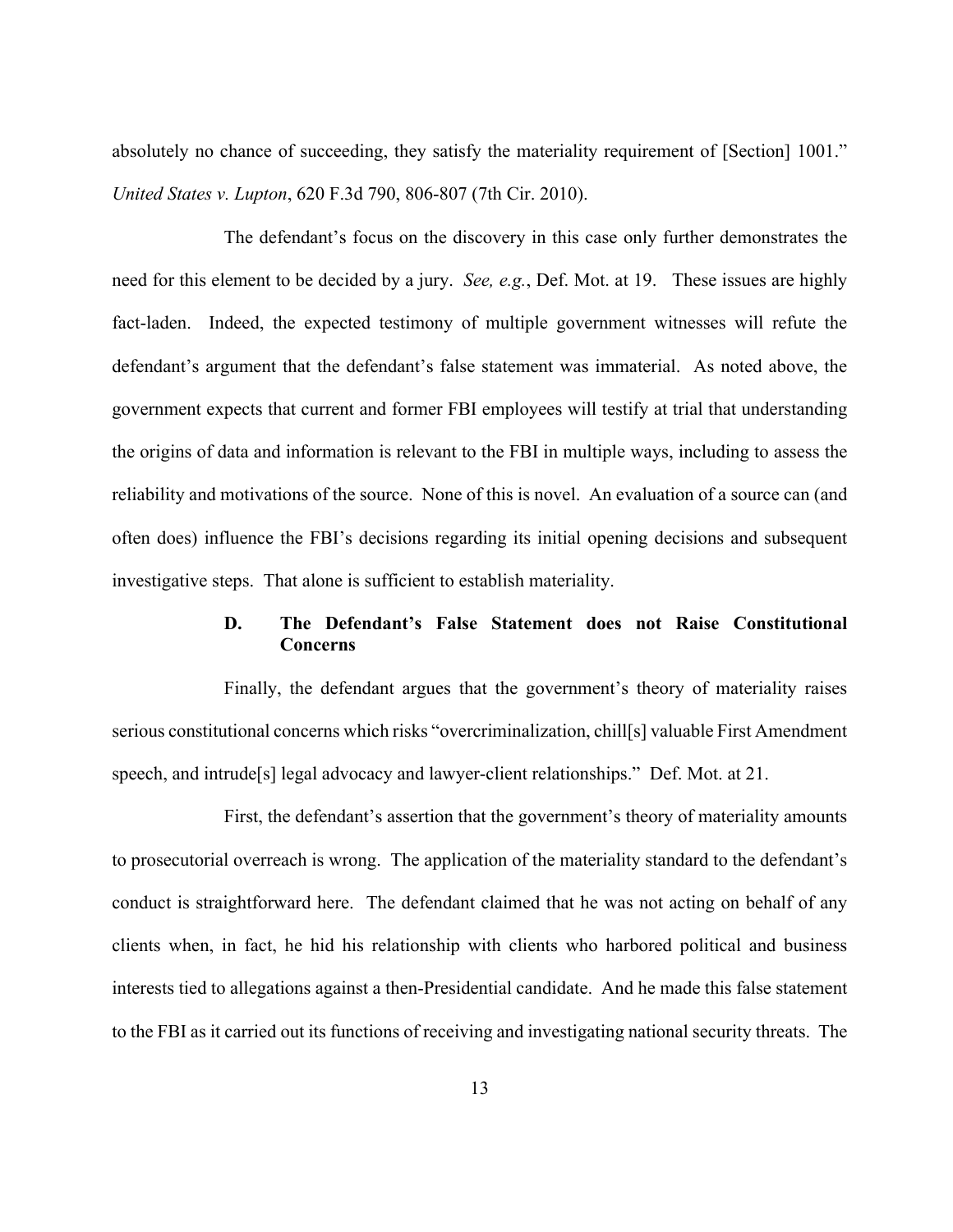defendant's false statement thus plainly could "adversely affect" the FBI in its ability to perform this important function. *United States v. Hansen*, 772 F.2d 940, 949 (D.C. Cir. 1985). That is all that is required under Section 1001. Ultimately, the charges here are neither novel nor do they "stretch the scope of criminal liability" under Section 1001, and the defendant's inflated concerns about overreach and overcriminalization should be rejected.

Second, the defendant is mistaken that the prosecution of the defendant for false statements in this case would result in chilling protected speech. In support, the defendant primarily relies on the Supreme Court's decision in *United States v. Alvarez*, which held that false statements are not categorically unprotected by the First Amendment. 567 U.S. 709, 722 (Kennedy, J.) (plurality opinion); *id.* at 733 (Breyer, J. concurring in the judgment). As Justice Breyer explained, the government has little interest in policing a harmless untruth that we tell to "provide the sick with comfort, or preserve a child's innocence." *Id.* at 733. But the Court stopped well short of protecting lying generally. Indeed, as Justice Kennedy noted "there are instances in which the falsity of speech bears upon whether it is protected." *Id.* at 721 (plurality opinion).

Section 1001, however, does not police harmless untruths or "white lies." Instead, it targets *materially* false statements to government agencies, which courts across the country and the Supreme Court in *Alvarez* have held is not protected speech. False statements under Section 1001 merit no First Amendment protection because the statute is necessary "to protect agencies from the perversion which might result from [] deceptive practices." *Alvarez*, 567 U.S. at 748 (Alito, J. dissenting) (quoting *United States v. Gilliland*, 312 U.S. 86, 93 (1941) (quotation marks omitted)). Indeed, this statute (and those like it) only criminalizes those false statements and lies that are particularly likely to produce harm. And while the defendant's motion seeks to equate the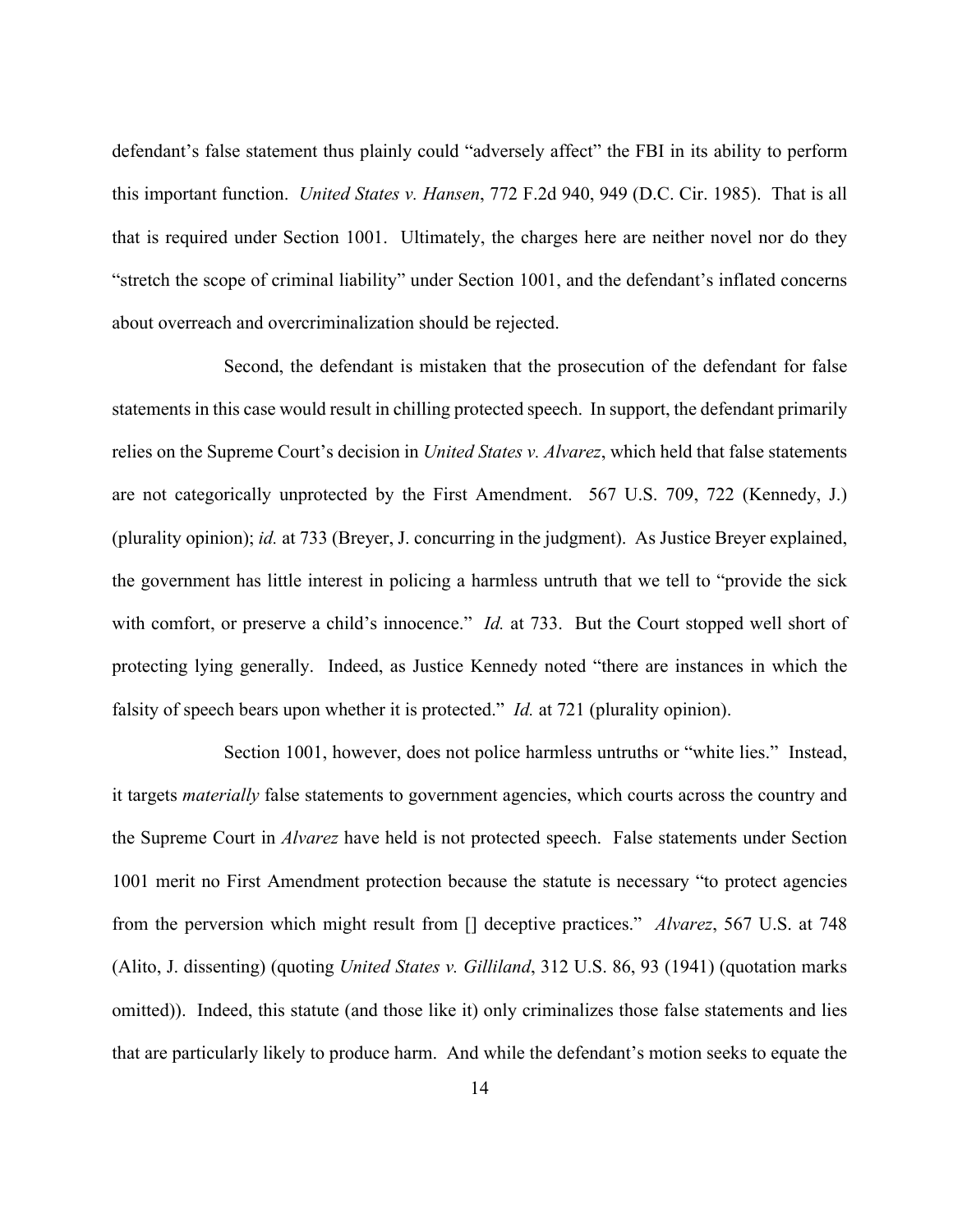defendant with a "jilted ex-wife [who] would think twice about reporting her ex-husband's extensive gun-smuggling operation," this comparison is absurd. Def. Mot. at 24. Far from finding himself in the vulnerable position of an ordinary person whose speech is likely to be chilled, the defendant – a sophisticated and well-connected lawyer – chose to bring politically-charged allegations to the FBI's chief legal officer at the height of an election season. He then chose to lie about the clients who were behind those allegations. Using such rare access to the halls of power for the purposes of political deceit is hardly the type of speech that the Founders intended to protect. The Court should therefore reject defendant's invitation to expand the scope of the First Amendment to protect such conduct.

Third, the defendant's assertion that the charges in this case will somehow imperil communications between lawyers and the government is also fanciful. As a former government attorney and prosecutor, the defendant was well aware that the law required him to be honest and forthright when communicating with the FBI. Despite that knowledge, the defendant chose to conceal from the FBI that he was acting as a paid advocate for clients with political and business agendas. This false statement deprived the FBI of critical information that might have permitted it to better allocate its resources, make critical decisions regarding the opening or conduct of the investigation, and examine the origins of the purported data. That lawyers should be honest in their dealings with federal law enforcement agencies is not an imposition that the Constitution prohibits. It is an expectation that undergirds the integrity of our legal system. Accordingly, nothing about this case should create fear of criminal liability for lawyers in their routine interactions with government lawyers. The essential element of materiality in Section 1001 cases guards against this concern. Under the law, only materially false statements that could influence a government